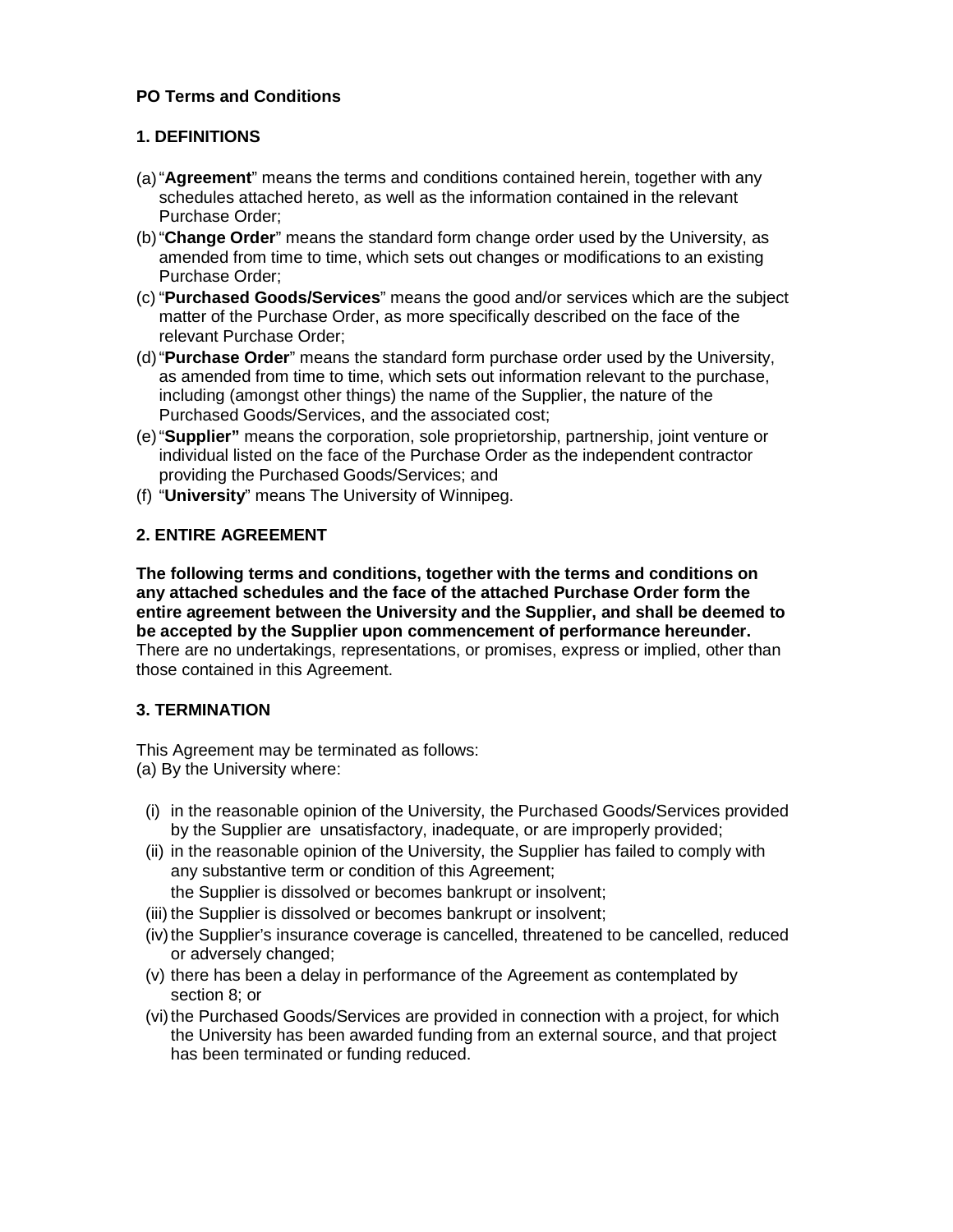(b) By mutual agreement of the parties, expressed in writing.

# **4. UPON TERMINATION**

Upon termination of this Agreement, the Supplier shall cease to provide any further Purchased Goods/Services. The University shall be under no obligation to the Supplier other than to pay, upon receipt of an invoice and satisfactory supporting documentation, such compensation as, in the reasonable opinion of the University, the Supplier may be entitled to receive under this Agreement for Purchased Goods/Services provided to the satisfaction of the University up to the date of termination.

### **5. AMENDMENT**

This Agreement may be amended at any time by the University issuing a Change Order, or with the mutual written consent of the parties. The University is not obligated to pay any amount for the Purchased Goods/Services in excess of the amount stated on the Purchase Order in addition to all applicable taxes, and extra freight charges(if stated on the purchase order), unless the Agreement is amended pursuant to this section.

Prior to the Supplier commencing performance under this Agreement, this Agreement may be replaced by the University issuing a Revised Purchase Order.

### **6. COMPLIANCE WITH LAWS**

Supplier agrees to comply with all applicable Federal, Provincial and local laws, orders and regulations, which in any way, directly or indirectly, affect the price, production, sale or delivery of the Purchased Goods/Services. This Agreement shall be governed by the laws of the Province of Manitoba and any disputes hereunder shall be heard in the exclusive jurisdiction of The Court of Queen's Bench (Winnipeg Centre) in Manitoba. The Supplier may be asked by the University to furnish evidence of the Supplier obtaining certifications or permits that may be required by such laws, orders and regulations.

The Supplier shall be duly registered and qualified to do business wherever necessary to carry out the terms of this Agreement, and may be asked by the University to provide evidence thereof.

# **7. NO ASSIGNMENT**

This Agreement or any of the rights or obligations hereunder, shall not be assigned, in whole or in part, by the Supplier without the prior written consent of the University.

# **8. CANCELLATION & NOTICE OF DELAY**

Time is of the essence to this Agreement. The University reserves the right to terminate all or any portion of this Agreement if the Purchased Goods/Services are not delivered within the requested time, if stated. If the Supplier has reason to believe that the Purchased Goods/Services will not be delivered within the requested time, or if not stated, within a reasonable time, written notice setting forth the cause and extent of the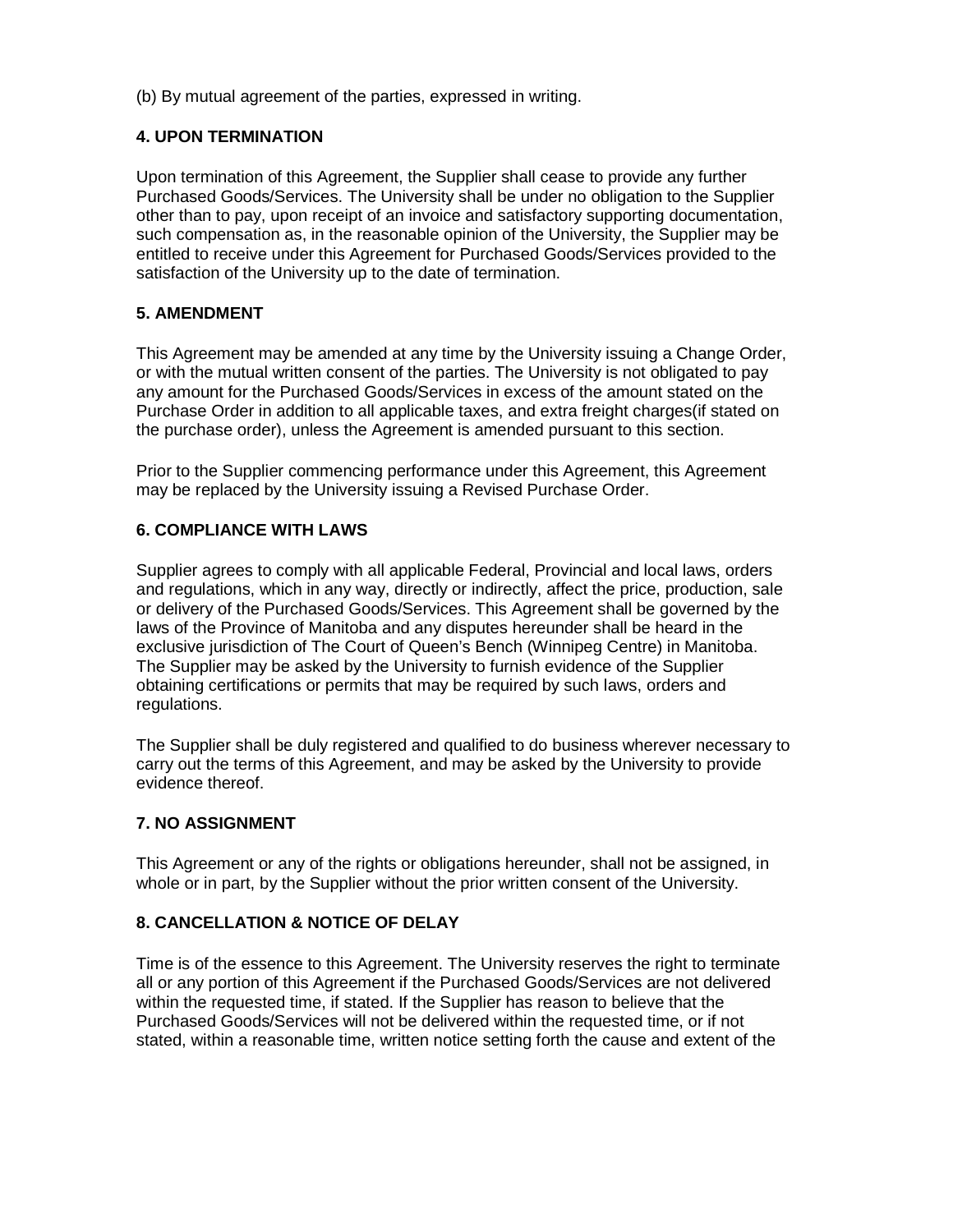anticipated delay and an alternate delivery date will be given immediately to the University. The University may, at its option, elect to accept or reject the alternate delivery date. In the event of rejection, the University may at its option, terminate this Agreement. It is the Supplier's obligation to obtain the University's response to the alternate delivery date, and failure of the University to respond to such notice will not be deemed to constitute acceptance of the proposed alternate delivery date.

Neither the University nor the Supplier shall be responsible for delays or failures to meet its obligations under this Agreement, including delivery, receipt, or payment obligations when the delays or failures are due to fires, floods, strikes, acts of God, acts of public authorities, or pandemic illnesses or conditions.

#### **9. WARRANTY & INDEMNITY**

The Supplier expressly warrants that all Purchased Goods/Services delivered under this Agreement will conform to any sample and any specifications, drawings or other description furnished or adopted by the University and will be fit and sufficient for their intended purpose, of merchantable quality, of good material and workmanship and free from defect.

The Supplier shall provide the Purchased Goods/Services in a good and workmanlike manner, with reasonable skill and care, and to the full satisfaction of the University;

The Supplier shall defend, indemnify and save the University (including its employees, agent, representatives, and contractors) harmless from any and all losses, damages, and costs (including legal fees and disbursements on a solicitor/client basis) caused by reason of any action or omission of the Supplier related to its performance of this Agreement, or any alleged violation by the Supplier of any relevant laws, orders and regulations.

The Supplier may be required to carry insurance of a type and with limits and terms as set out on the Purchase Order or an attached schedule, and may be asked by the University to provide evidence thereof.

These warranties and indemnities shall survive performance of the Agreement or termination, whichever is applicable.

# **10. INSPECTION & REJECTION**

All Purchased Goods/Services shall be delivered subject to inspection by the University within a reasonable time. Payment by the University shall not constitute acceptance by the University as to quality or quantity. If any Purchased Goods/Services are rejected by the University on reasonable grounds, the Supplier shall forthwith replace or repair the relevant goods or properly perform the services at its own cost. The Supplier will bear the cost of any inspection of Purchased Goods/Services where such inspection leads to a rejection by the University.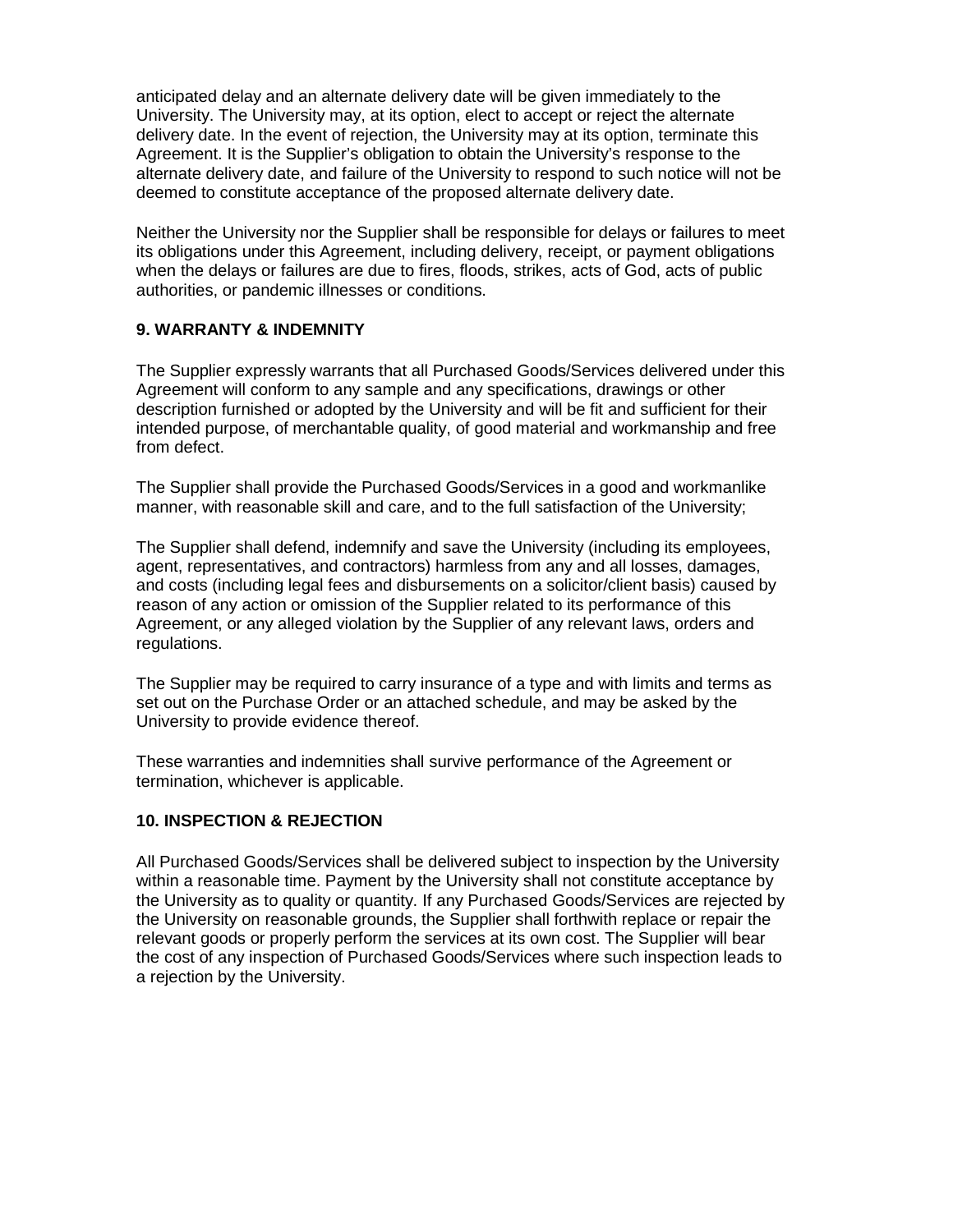# **11. EXCESS SHIPMENT**

Goods shipped in excess of specified quantities may be returned to Supplier at Supplier's expense.

### **12. INTELLECTUAL PROPERTY LITIGATION**

In the event that any suit or proceeding alleging infringement of any patent or copyright, or alleging unfair competition resulting from similarity in the design or appearance of Purchased Goods/Services is brought against the University, the Supplier agrees that it will promptly, on notification of such proceeding, assume defense thereof, and that it will pay and discharge all costs and expenses in defense thereof, and will also pay or satisfy all costs, damages, royalties or profits which may be decreed or awarded against the University (including its employees, agents, representatives and contractors) for or on account of any Purchased Goods/Services. If it so desires, University may be represented by its own counsel in any such suit or proceeding at its own cost.

### **13. SUPPLIER EXPENSES**

The Supplier shall be solely responsible for making any arrangements and for paying any and all expenses incurred in connection with providing the Purchased Goods/Services (including telephone, office supplies, document copying, facsimile transmission, postage, overhead, salaries and all types of insurance). The Supplier shall be solely responsible for all employer and employee contributions and deductions for the Supplier and any staff including Worker's Compensation, Canada Pension Plan, Employment Insurance and federal and provincial income taxes.

### **14. SUPPLIER LEGAL & POLICY REQUIREMENTS**

- (a)The Supplier must comply with all applicable University policies,procedures, guidelines, and rules which are available on the University's website, or of which the Supplier has been advised;
- (b)The Supplier must comply with the University's policies regarding conflict of interest;
- (c) Should the Supplier gain access to personal information (as that term is defined under The Freedom of Information and Protection of Privacy Act), or personal health information (as that term is defined under The Personal Heath Information Act), the Supplier shall ensure that such information is kept confidential and is not disclosed without the written consent of the University. The Supplier shall take reasonable steps to ensure than all of its employees, contractors or agents are bound by the same obligation of confidentiality. This obligation shall survive the performance or termination of this Agreement, whichever is applicable.
- (d)Acceptance of this Agreement does not constitute employment by the University or employment under The Employment Insurance Act. The status of the Supplier shall at all times remain that of an independent contractor.

# **15. INTELLECTUAL PROPERTY RIGHTS**

All intellectual property rights to materials produced by the Supplier in the performance of this Agreement, including but not limited to documents, raw data, research results,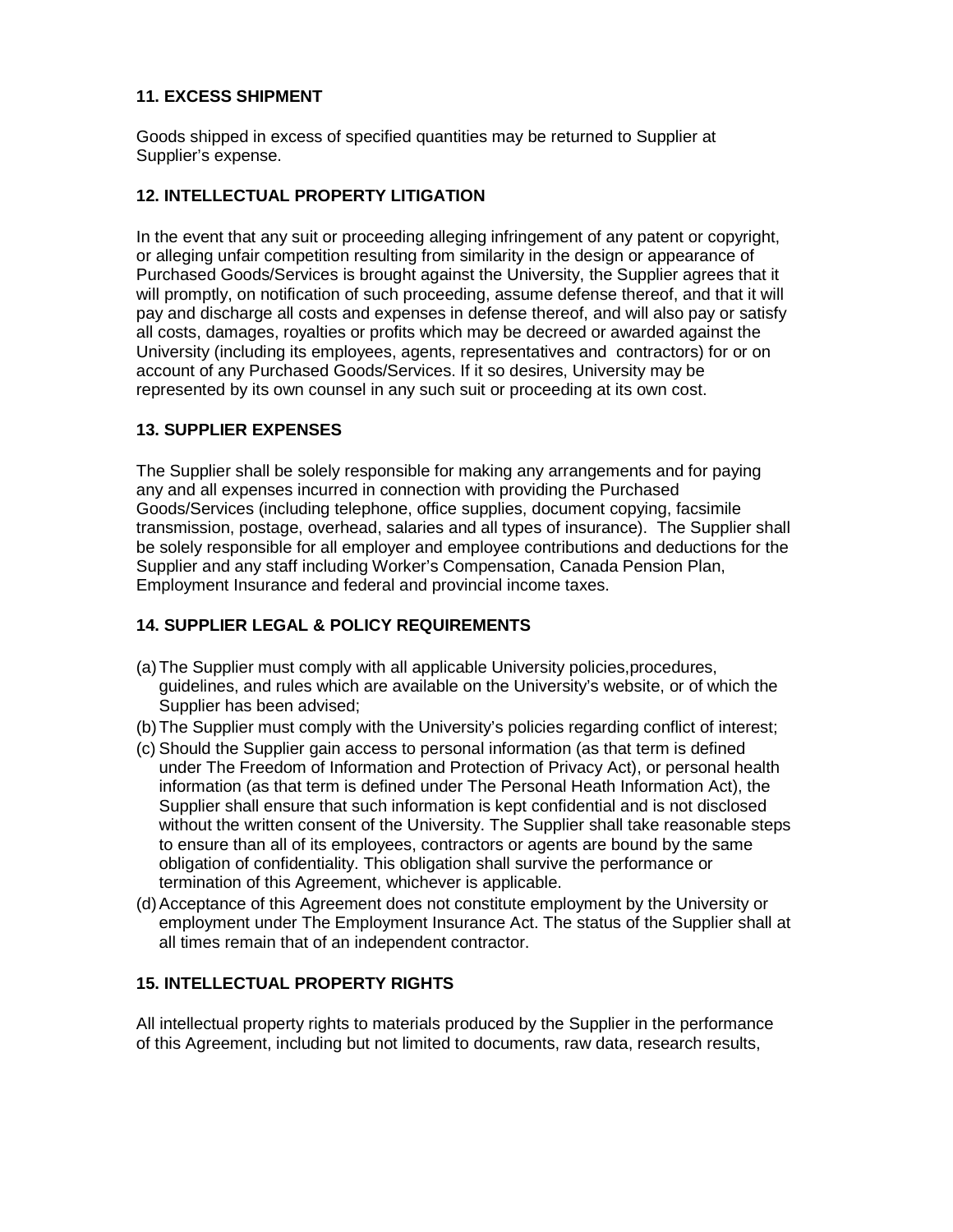processes, technology, programs and inventions shall belong to the University, unless specified in the relevant Purchase Order or an attached schedule. The Supplier further waives any moral rights to materials produced in the performance of this Agreement, and the University shall be entitled to use such materials for any purpose, including modification, digitalization, distribution or sale.

# **16. ASBESTOS NOTIFICATION**

The Supplier hereby acknowledges that the University of Winnipeg has friable and nonfriable asbestos-containing materials present throughout buildings owned, leased and/or otherwise occupied by the University. For a complete listing of any asbestos-containing or suspect asbestos material known to be present, refer to the most recent version of the Asbestos Survey Report maintained on file by the Safety Office

Any Supplier required to perform activities that may result in the disturbance of asbestos-containing materials must:

- (a) review the most recent Asbestos Survey Report;
- (b)advise their employees, agents, contractors and representatives as to the appropriate precautions and safety measures to be taken;
- (c) give notice to Safety office that known or suspected asbestos-containing materials will be disturbed;
- (d)request SAFETY OFFICE to provide any information or assistance with required training which may be available through the University;
- (e)give notice to SAFETY OFFICE if the Supplier encounters unanticipated suspected asbestos-containing materials during the performance of its duties; and
- (f) halt performance of activities if required to do so by SAFETY OFFICE. A Supplier may not charge any amount for Purchased Goods/Services in excess of the amount stated on the Purchase Order on account of having to deal with asbestos, unless the presence of asbestos was not disclosed on the Asbestos Survey Report. If unanticipated asbestos-containing materials are encountered, the University may, at its option, issue a Change Order:

(a) providing for payment of an extra amount deemed reasonable by the University, or

(b)altering the Purchased Goods/Services, which alteration may result in a significant change in the scope of the project.

# **17. CONTRACTOR SAFETY ORIENTATION**

**To ensure that workers performing services for a Supplier are aware of University safety and health requirements, workers providing installation, repair and maintenance services may be required by the University to attend a health and safety orientation prior to commencing work.** 

# **Safety Program Requirement**

A contractor safety program exists at the University of Winnipeg. As a contractor hired to provide services, certain regulatory compliance must be met for both the hired contractor and hiring employer.